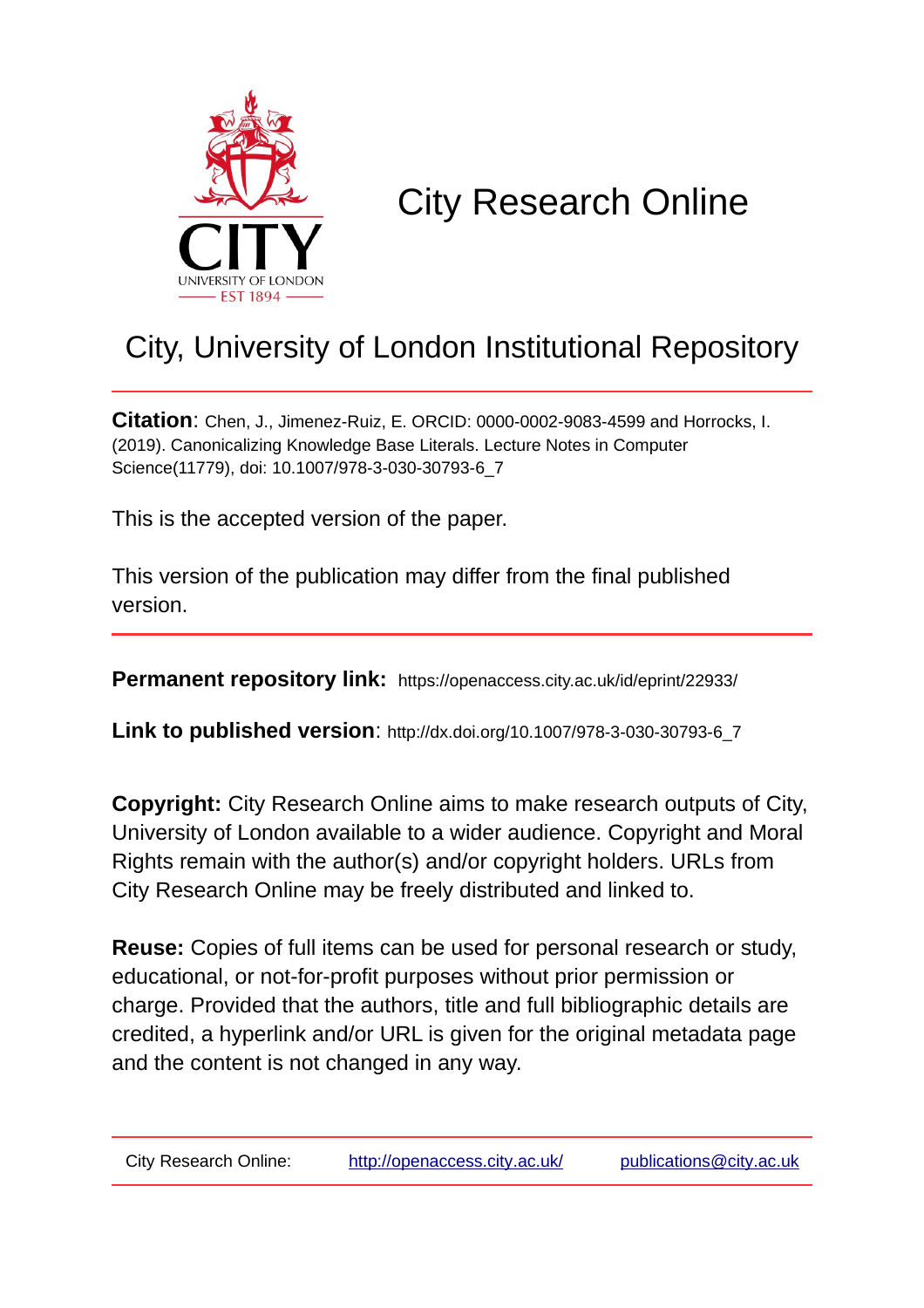# Canonicalizing Knowledge Base Literals

Jiaoyan Chen<sup>1</sup>, Ernesto Jiménez-Ruiz<sup>2,3</sup>, and Ian Horrocks<sup>1,2</sup>

<sup>1</sup> Department of Computer Science, University of Oxford, United Kingdom  $2$  The Alan Turing Institute, United Kingdom <sup>3</sup> Department of Informatics, University of Oslo, Norway

Abstract. Ontology-based knowledge bases (KBs) like DBpedia are very valuable resources, but their usefulness and usability are limited by various quality issues. One such issue is the use of string literals instead of semantically typed entities. In this paper we study the automated *canonicalization* of such literals, i.e., replacing the literal with an existing entity from the KB or with a new entity that is typed using classes from the KB. We propose a framework that combines both reasoning and machine learning in order to predict the relevant entities and types, and we evaluate this framework against state-of-the-art baselines for both semantic typing and entity matching.

Keywords: Knowledge Base Correction · Literal Canonicalization · Knowledgebased Learning · Recurrent Neural Network

# 1 Introduction

Ontology-based knowledge bases (KBs) like DBpedia [2] are playing an increasingly important role in domains such knowledge management, data analysis and natural language understanding. Although they are very valuable resources, the usefulness and usability of such KBs is limited by various quality issues [31, 10, 22]. One such issue is the use of string literals (both explicitly typed and plain literals) instead of semantically typed entities; for example in the triple  $\langle River\_Thomas, \textit{passesArea}, \textit{``Port Meadow}, \rangle$ *Oxford"*). This weakens the KB as it does not capture the semantics of such literals. If, in contrast, the object of the triple were an entity, then this entity could, e.g., be typed as *Wetland* and *Park*, and its location given as *Oxford*. This problem is pervasive and hence results in a significant loss of information: according to statistics from Gunaratna et al. [14], in 2016, the DBpedia property *dbp:location* has over 105,000 unique string literals that could be matched with entities. Besides DBpedia, such literals can also be found in some other KBs from encyclopedias (e.g., zhishi.me [21]), in RDF graphs transformed from tabular data (e.g., LinkedGeoData [3]), in aligned or evolving KBs, etc.

One possible remedy for this problem is to apply automated semantic typing and entity matching (AKA *canonicalization*<sup>4</sup>) to such literals. To the best of our knowledge, semantic typing of KB literals has rarely been studied. Gunaratna et al. [14] used semantic typing in their entity summarization method, first identifying the so called focus term of a phrase via grammatical structure analysis, and then matching the focus term

<sup>4</sup> Note this is different from canonical mapping of literal values in the RDF standard by W3C.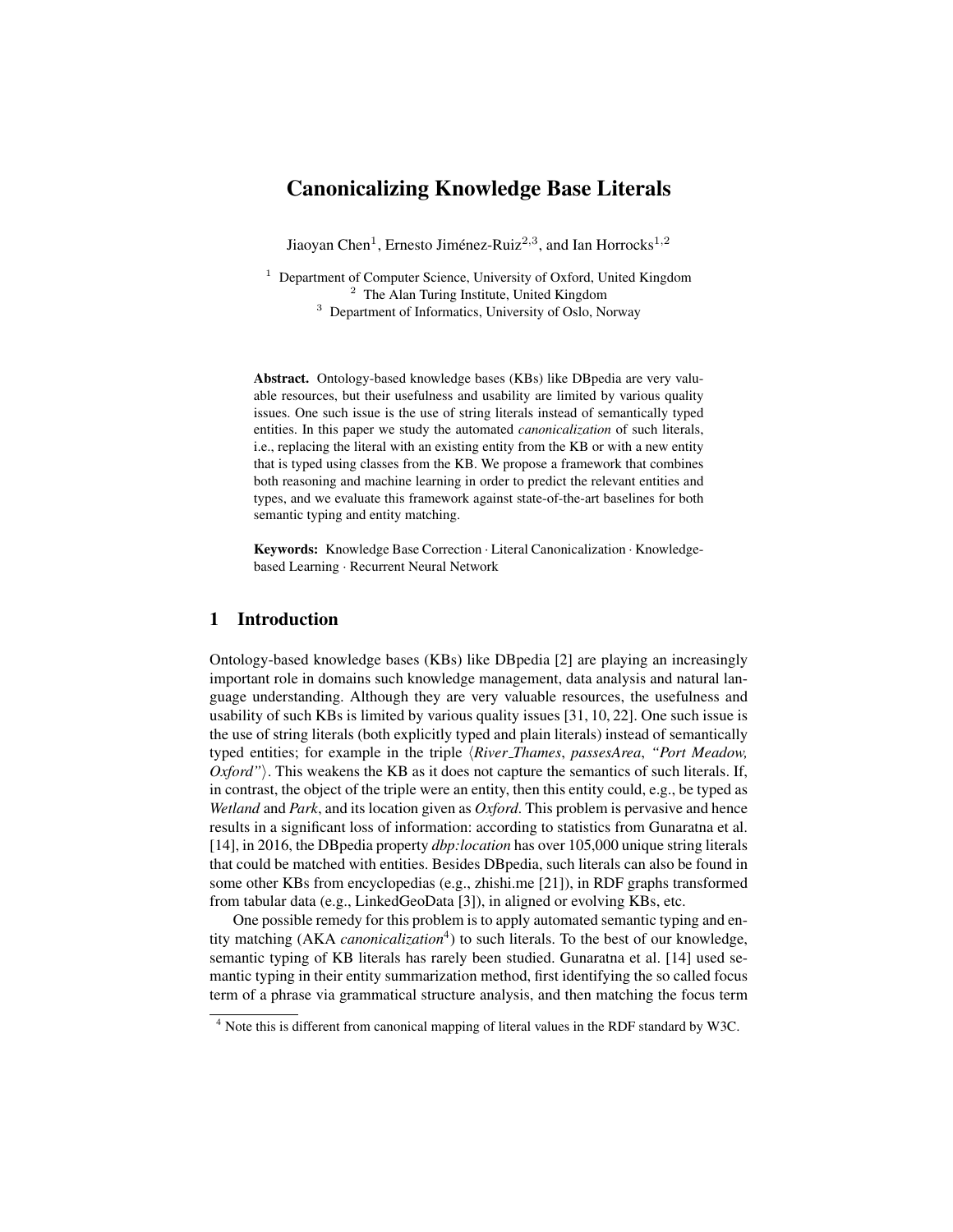with both KB types and entities. Their method is, however, rather simplistic: it neither utilizes the literal's context, such as the associated property and subject, nor captures the contextual meaning of the relevant words. What has been widely studied is the semantic annotation of KB entities [13, 23, 28] and of noun phrases outside the KB (e.g., from web tables) [18, 9, 4]; in such cases, however, the context is very different, and entity typing can, for example, exploit structured information such as the entity's linked Wikipedia page [13] and the domain and range of properties that the entity is associated with [23].

With the development of deep learning, semantic embedding and feature learning have been widely adopted for exploring different kinds of contextual semantics in prediction, with Recurrent Neural Network (RNN) being a state-of-the-art method for dealing with structured data and text. One well known example is *word2vec* — an RNN language model which can represent words in a vector space that retains their meaning [20]. Another example is a recent study by Kartsaklis et al. [15], which maps text to KB entities with a Long-short Term Memory RNN for textual feature learning. These methods offer the potential for developing accurate prediction-based methods for KB literal typing and entity matching where the contextual semantics is fully exploited.

In this study, we investigate KB literal canonicalization using a combination of RNN-based learning and semantic technologies. We first predict the semantic types of a literal by: *(i)* identifying candidate classes via lexical entity matching and KB queries; *(ii)* automatically generating positive and negative examples via KB sampling, with external semantics (e.g., from other KBs) injected for improved quality; *(iii)* training classifiers using relevant subject-predicate-literal triples embedded in an attentive bidirectional RNN (AttBiRNN); and *(iv)* using the trained classifiers and KB class hierarchy to predict candidate types. The novelty of our framework lies in its knowledge-based learning; this includes automatic candidate class extraction and sampling from the KB, triple embedding with different importance degrees suggesting different semantics, and using the predicted types to identify a potential canonical entity from the KB. We have evaluated our framework using a synthetic literal set (S-Lite) and a real literal set (R-Lite) from DBpedia [2]. The results are very promising, with significant improvements over several baselines, including the existing state-of-the-art.

#### 2 Method

#### 2.1 Problem Statement

In this study we consider a knowledge base (KB) that includes both ontological axioms that induce (at least) a hierarchy of semantic types (i.e., classes), and assertions that describe concrete entities (individuals). Each such assertion is assumed to be in the form of an RDF triple  $\langle s, p, o \rangle$ , where s is an entity, p is a property and o can be either an entity or a literal (i.e., a typed or untyped data value such as a string or integer).

We focus on triples of the form  $\langle s, p, l \rangle$ , where l is a string literal; such literals can be identified by regular expressions, as in [14], or by data type inference as in [8]. Our aim is to cononicalize  $l$  by first identifying the *type* of  $l$ , i.e., a set of classes  $C_l$  that an entity corresponding to  $l$  should be an instance of, and then determining if such an entity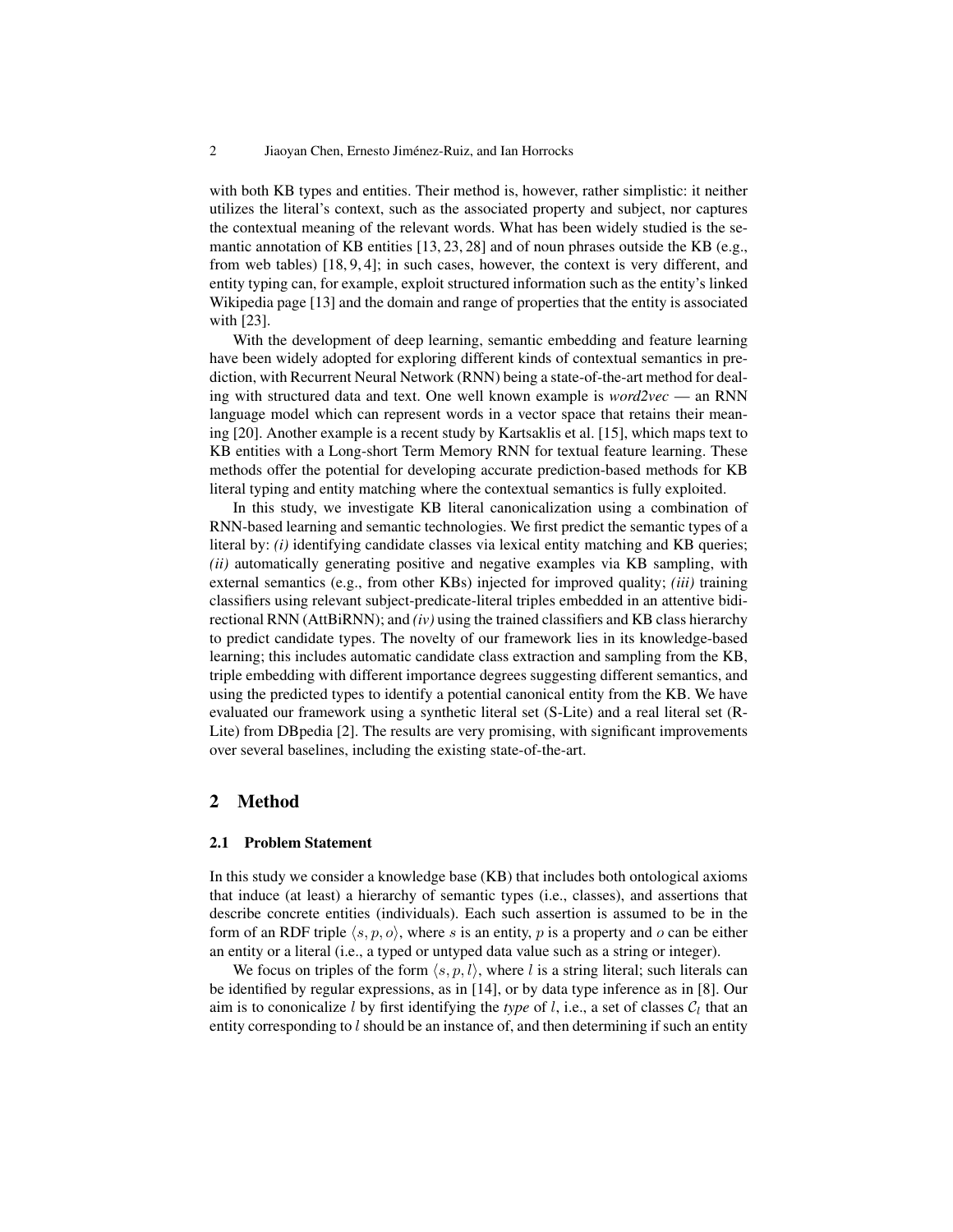already exists in the KB. The first subtask is modeled as a machine learning classification problem where a real value score in  $[0, 1]$  is assigned to each class c occurring in the KB, and  $C_l$  is the set of classes determined by the assigned score with strategies e.g., adopting a class if its score exceeds some threshold. The second subtask is modeled as an entity lookup problem constrained by  $C_l$ . It is important to note that:

- (i) When we talk about a literal l we mean the occurrence of l in a triple  $\langle s, p, l \rangle$ . Lexically equivalent literals might be treated very differently depending on their triple contexts.
- (ii) If the KB is an OWL DL ontology, then the set of *object properties* (which connect two entities) and *data properties* (which connect an entity to a literal) should be disjoint. In practice, however, KBs such as DBpedia often do not respect this constraint. In any case, we avoid the issue by simply computing the relevant typing and canonicalization information, and leaving it up to applications as to how they want to exploit it.
- (iii) We assume that no manual annotations or external labels are given the classifier is automatically trained using the KB.

#### 2.2 Technical Framework

The technical framework for the classification problem is shown in Fig. 1. It involves three main steps: *(i)* candidate class extraction; *(ii)* model training and prediction; and *(iii)* literal typing and canonicalization.



Fig. 1. The technical framework for KB literal canonicalization.

Candidate class extraction Popular KBs like DBpedia often contain a large number of classes. For efficiency reasons, and to reduce noise in the learning process, we first identify a subset of candidate classes. This selection should be rather inclusive so as to maximize potential recall. In order to achieve this, we pool the candidate classes for all literals occurring in triples with a given property; i.e., to compute the candidate classes for a literal l occurring in a triple  $\langle s, p, l \rangle$ , we consider all triples that use property p.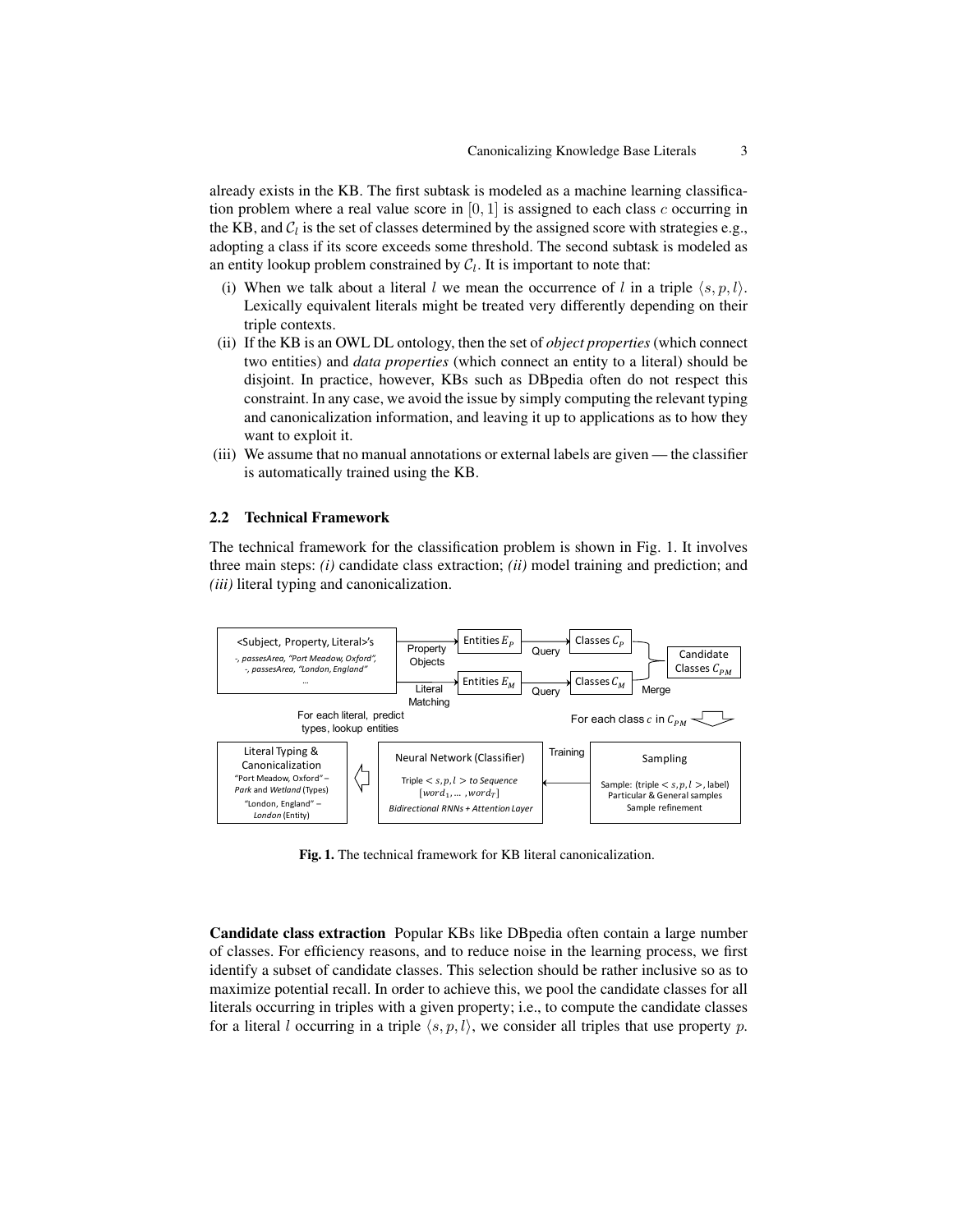#### 4 Jiaoyan Chen, Ernesto Jimenez-Ruiz, and Ian Horrocks ´

Note that, as discussed above, in practice such triples may include both literals and entities as their objects. We thus use two techniques for identifying candidate classes from the given set of triples. In the case where the object of the triple is an entity, the candidates are just the set of classes that this entity is an instance of. In practice we identify the candidates for the set of all such entities, which we denote  $E_P$ , via a SPARQL query to the KB, with the resulting set of classes being denoted  $C_P$ . In the case where the object of the triple is a literal, we first match the literal to entities using a lexical index which is built based on the entity's name, labels and anchor text (description). To maximize recall, the literal as well as its sub-phrases are used to retrieve entities by lexical matching; this technique is particularly effective when the literal is a long phrase. As in the first case, we identify all relevant entities, which we denote  $E_M$ , and then retrieve the relevant classes  $C_M$  using a SPARQL query. The candidate class set is simply the union of  $C_P$  and  $C_M$ , denoted as  $C_{PM}$ .

Model training and prediction. We adopt the strategy of training one binary classifier for each candidate class, instead of multi-class classification, so as to facilitate dealing with the class hierarchy [27]. The classifier architecture includes an input layer with word embedding, an encoding layer with bidirectional RNNs, an attention layer and a fully connected (FC) layer for modeling the contextual semantics of the literal. To train a classifier, both positive and negative entities (samples), including those from  $E_M$ (particular samples) and those outside  $E_M$  (general samples) are extracted from the KB, with external KBs and logical constraints being used to improve sample quality. The trained classifiers are used to compute a score for each candidate class.

Literal Typing and Canonicalization The final stage is to semantically type and, where possible, canonicalize literals. For a given literal, two strategies, independent and hierarchical, are used to determine its types (classes), with a score for each type. We then use these types and scores to try to identify an entity in the KB that could reasonably be substituted for the literal.

#### 2.3 Prediction Model

Given a phrase literal l and its associated RDF triple  $\langle s, p, l \rangle$ , our neural network model aims at utilizing the semantics of s, p and l for the classification of l. The architecture is shown in Fig. 2. It first separately parses the subject label, the property label and the literal into three word (token) sequences whose lengths, denoted as  $T_s$ ,  $T_p$  and  $T_l$ , are fixed to the maximum subject, property and literal sequence lengths from the training data by padding shorter sequences with null words. We then concatenate the three sequences into a single word sequence ( $word_t, t \in [1, T]$ ), where  $T = T_s + T_p + T_s$  $T_l$ . Each word is then encoded into a vector via word embedding (null is encoded into a zero vector), and the word sequence is transformed into a vector sequence ( $x_t, t \in$  $[1, T]$ ). Note that this preserves information about the position of words in s, p and l.

The semantics of forward and backward surrounding words is effective in predicting a word's semantics. For example, "Port" and "Meadow" are more likely to indicate a place as they appear after "Area" and before "Oxford". To embed such contextual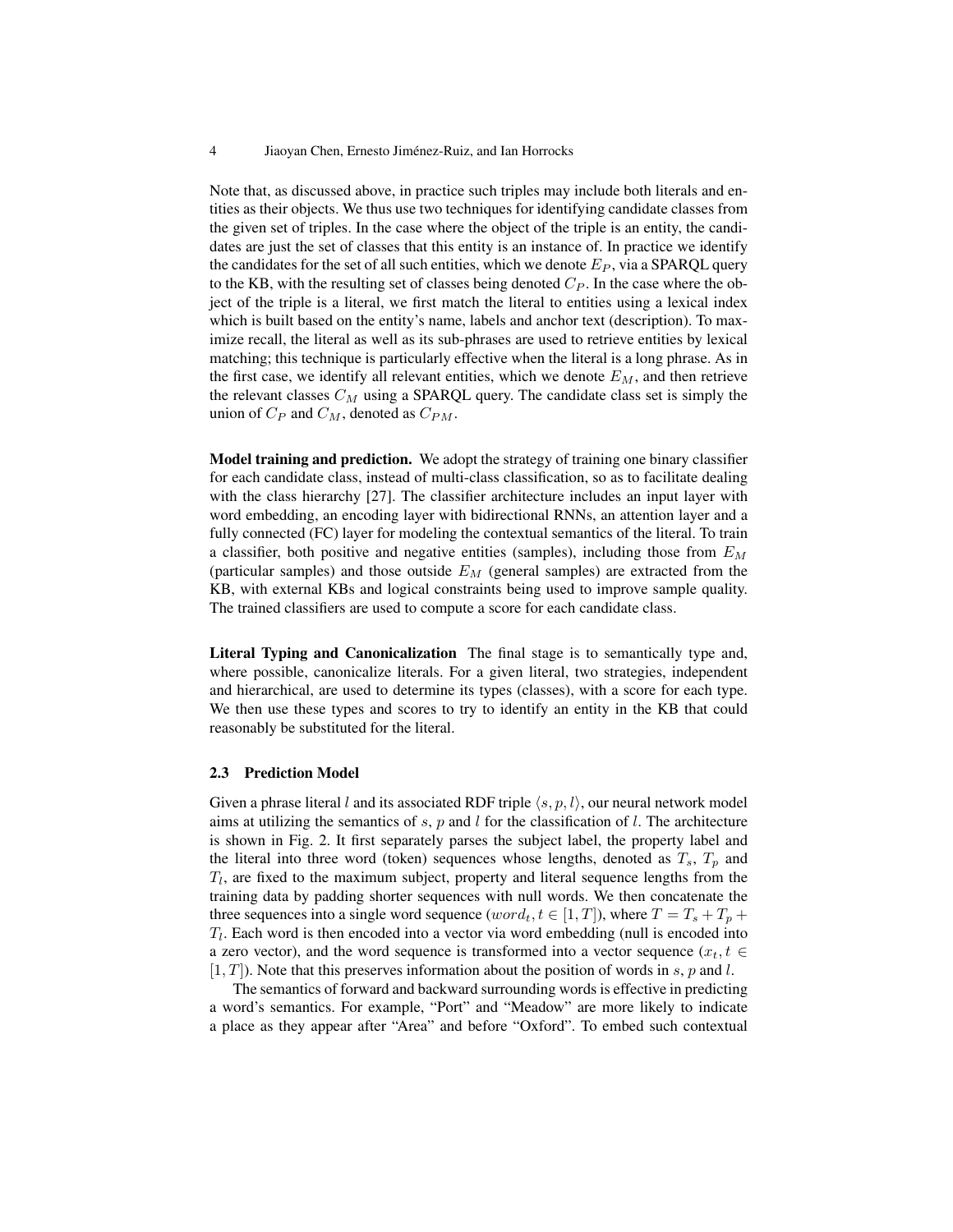

Fig. 2. The architecture of the neural network.

semantics into a feature vector, we stack a layer composed of bidirectional Recurrent Neural Networks (BiRNNs) with Gated Recurrent Unit (GRU) [5]. Within each RNN, a reset gate  $r_t$  is used to control the contribution of the past word, and an update gate  $z_t$  is used to balance the contributions of the past words and the new words. The hidden state (embedding) at position  $t$  is computed as

$$
\begin{cases}\nh_t = (1 - z_t) \odot h_{t-1} + z_t \odot \tilde{h}_t, \\
\tilde{h}_t = \tau(W_h x_t + r_t \odot (U_h h_{t-1}) + b_h), \\
z_t = \sigma(W_z x_t + U_z h_{t-1} + b_z), \\
r_t = \sigma(W_r x_t + U_r h_{t-1} + b_r),\n\end{cases} \tag{1}
$$

where  $\odot$  denotes the Hadamard product,  $\sigma$  and  $\tau$  denote the activation function of *sigmod* and *tanh* respectively, and  $W_h$ ,  $U_h$ ,  $b_h$ ,  $W_z$ ,  $U_z$ ,  $b_z$ ,  $W_r$ ,  $U_r$  and  $b_r$  are parameters to learn. With the two bidirectional RNNs, one forward hidden state and one backward hidden state are calculated for the sequence, denoted as  $(\vec{h}_t, t \in [1, T])$  and  $(\overline{h_t}, t \in [T, 1])$  respectively. They are concatenated as the output of the RNN layer:  $h_t = \left[\overrightarrow{h_t}, \overleftarrow{h_t}\right], t \in [1, T].$ 

We assume different words are differently informative towards the type of the literal. For example, the word "port" is more important than the other words in distinguishing the type *Wetland* from other concrete types of *Place*. To this end, an attention layer is further stacked. Given the input from the RNN layer  $(h_t, t \in [1, T])$ , the attention layer outputs  $h_a = [\alpha_t h_t], t \in [1, T]$ , where  $\alpha_t$  is the normalized weight of the word at position t and is calculated as

$$
\begin{cases}\n\alpha_t = \frac{exp(u_t^T u_w)}{\sum_{t \in [1,T]} exp(u_t^T u_w)} \\
u_t = \tau(W_w h_t + b_w),\n\end{cases}
$$
\n(2)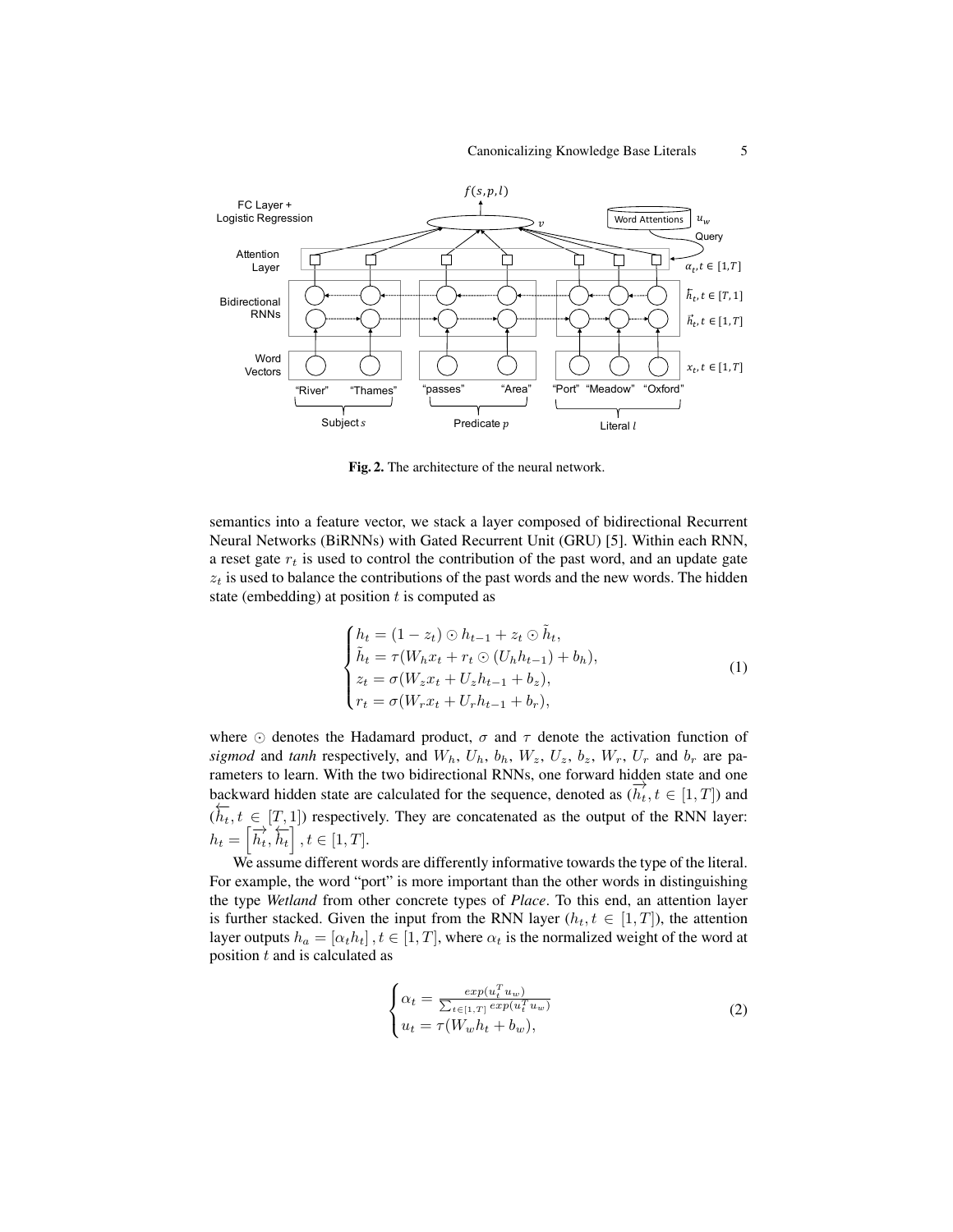where  $u_w$ ,  $W_w$  and  $b_w$  are parameters to learn. Specifically,  $u_w$  denotes the general informative degrees of all the words, while  $\alpha_t$  denotes the attention of the word at position  $t$  w.r.t. other words in the sequence. Note that the attention weights can also be utilized to justify a prediction. In order to exploit information about the location of a word in the subject, property or literal, we do not calculate the weighted sum of the BiRNN output but concatenate the weighted vectors. The dimension of each RNN hidden state (i.e.,  $\overline{h_t}$  and  $\overline{h_t}$ ), denoted as  $d_r$ , and the dimension of each attention layer output (i.e.,  $\alpha_t h_t$ ), denoted as  $d_a$ , are two hyper parameters of the network architecture.

A fully connected (FC) layer and a logistic regression layer are finally stacked for modeling the nonlinear relationship and calculating the output score respectively:

$$
f(s, p, l) = \sigma(W_f h_a + b_f),\tag{3}
$$

where  $W_f$  and  $b_f$  are the parameters to learn,  $\sigma$  denotes the *sigmod* function, and f denotes the function of the whole network.

#### 2.4 Sampling and Training

We first extract both particular samples and general samples from the KB using SPARQL queries and reasoning; we then improve sample quality by detecting and repairing wrong and missing entity classifications with the help of external KBs; and finally we train the classifiers.

**Particular Sample** Particular samples are based on the entities  $E_M$  that are lexically matched by the literals. For each literal candidate class  $c$  in  $C_M$ , its particular samples are generated by:

(i) Extracting its positive particular entities:  $E_M^c = \{e | e \in E_M, e \text{ is an instance of } c\};$ (ii) Generating its positive particular samples as

$$
\mathcal{P}_c^+ = \bigcup_{e \in E_M^c} \left\{ \langle s, p, l \rangle | s \in S(p, e), l \in L(e) \right\},\tag{4}
$$

where  $S(p, e)$  denotes the set of entities occurring in the subject position in a triple of the form  $\langle s, p, e \rangle$ , and  $L(e)$  denotes all the labels (text phrases) of the entity e;

- (iii) Extracting its negative particular entities  $E_M^{\tilde{c}}$  as those entities in  $E_M$  that are instances of some sibling class of  $c$  and not instances of  $c$ <sup>5</sup>;
- (iv) Generating its negative particular samples  $\mathcal{P}_c^-$  with  $E_M^{\tilde{c}}$  using the same approach as for positive samples.

**General Sample** Given that the literal matched candidate classes  $C_M$  are only a part of all the candidate classes  $C_{PM}$ , and that the size of particular samples may be too small to train the neural network, we additionally generate general samples based on common KB entities. For each candidate class c in  $C_{PM}$ , all its entities in the KB, denoted as  $E^c$ , are extracted and then its positive general samples, denoted as  $\mathcal{G}_c^+$ , are generated from

<sup>&</sup>lt;sup>5</sup> We use sibling classes to generate negative examples as, in practice, sibling classes are often disjoint.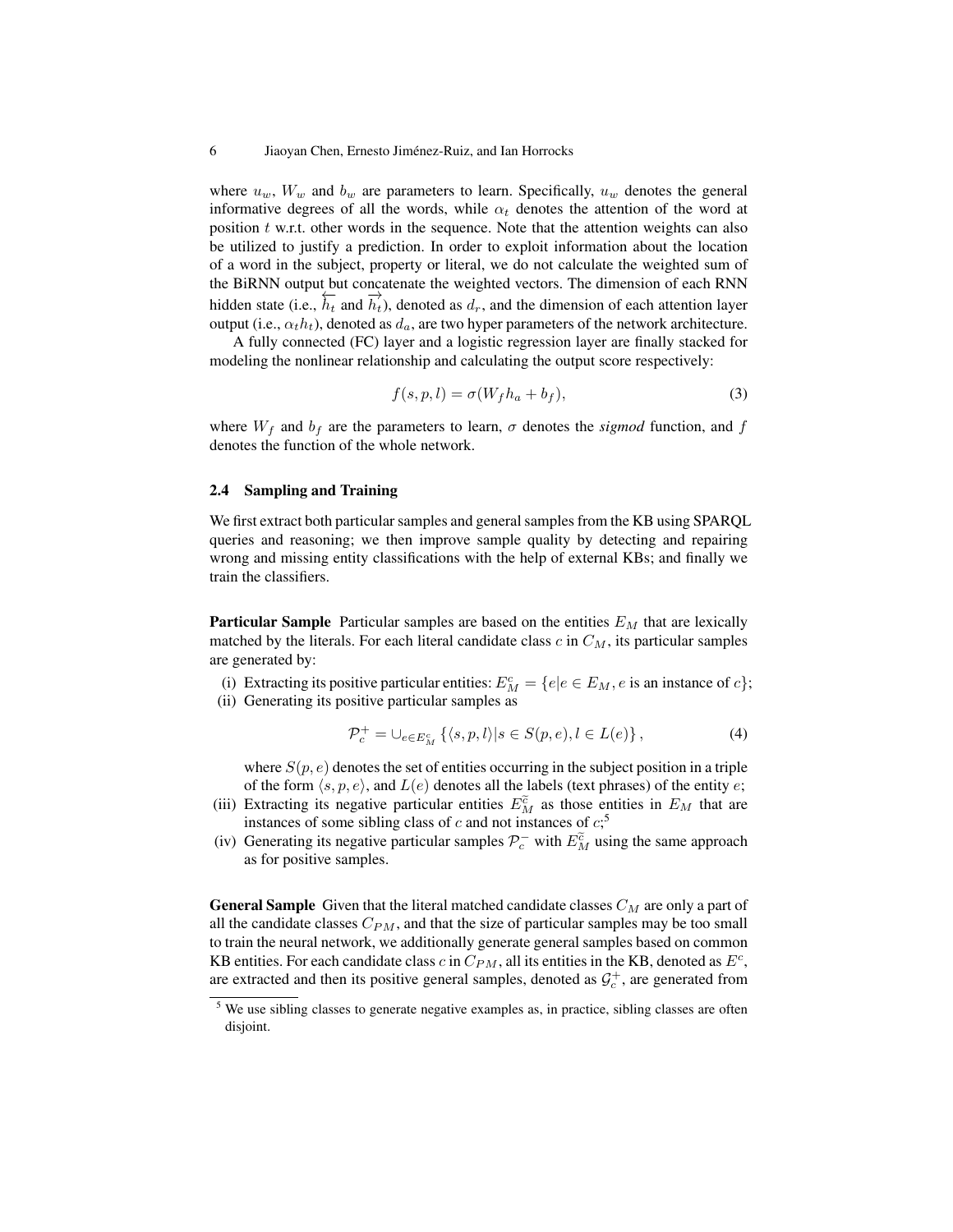$E<sup>c</sup>$  using the same approach as for particular samples. Similarly, entities of the sibling classes of c, denoted as  $E^{\widetilde{c}}$ , are extracted, and general negative samples, denoted as  $\mathcal{G}_{c}^{-}$ , are generated from  $E^{\tilde{c}}$ . As for negative particular entities, we check each entity in  $E^{\tilde{c}}$ and remove those that are instances of c.

Unlike the particular samples, the positive and negative general samples are balanced. This means that we reduce the size of  $\mathcal{G}_c^+$  and  $\mathcal{G}_c^-$  to the minimum of  $\#(\mathcal{G}_c^+)$ ,  $\#(\mathcal{G}_c^-)$  and  $N_0$ , where  $\#()$  denotes set cardinality, and  $N_0$  is a hyper parameter for sampling. Size reduction is implemented via random sampling.

Sample Refinement Many KBs are quite noisy, with wrong or missing entity classifications. For example, when using the SPARQL endpoint of DBpedia, *dbr:Scotland* is classified as *dbo:MusicalArtist* instead of as *dbo:Country*, while *dbr:Afghan* appears without a type. We have corrected and complemented the sample generation by combining the outputs of more than one KB. For example, the DBpedia endpoint suggestions are compared against Wikidata and the DBpedia lookup service. Most DBpedia entities are mapped to Wikidata entities whose types are used to validate and complement the suggested types from the DBpedia endpoint. In addition, the lookup service, although incomplete, typically provides very precise types that can also confirm the validity of the DBpedia endpoint types. The validation is performed by identifying if the types suggested by one KB are compatible with those returned by other KBs, that is, if the relevant types belong to the same branch of the hierarchy (e.g., the DBpedia taxonomy). With the new entity classifications, the samples are revised accordingly.

**Training** We train a binary classifier  $f^c$  for each class c in  $C_{PM}$ . It is first pre-trained with general samples  $\mathcal{G}_c^+ \cup \mathcal{G}_c^-$ , and then fine-tuned with particular samples  $\mathcal{P}_c^+ \cup \mathcal{P}_c^-$ . Pre-training deals with the shortage of particular samples, while fine-tuning bridges the gap between common KB entities and the entities associated with the literals, which is also known as *domain adaptation*. Given that pre-training is the most time consuming step, but is task agnostic, classifiers for all the classes in a KB could be pre-trained in advance to accelerate a specific literal canonicalization task.

#### 2.5 Independent and Hierarchical Typing

In prediction, the binary classifier for class c, denoted as  $f^c$ , outputs a score  $y_i^c$  indicating the probability that a literal l belongs to class  $c: y_l^c = f_c(t), y_l^c \in [0, 1]$ . With the predicted scores, we adopt two strategies – *independent* and *hierarchical* to determine the types. In the independent strategy, the relationship between classes is not considered. A class c is selected as a type of l if its score  $y_l^c \geq \theta$ , where  $\theta$  is a threshold hyper parameter in [0, 1].

The hierarchical strategy considers the class hierarchy and the disjointness between sibling classes. We first calculate a *hierarchical score* for each class with the predicted scores of itself and its descendants:

$$
s_l^c = \max\left\{ y_l^{c'} | c' \sqsubseteq c, \ c' \in C_{PM} \right\},\tag{5}
$$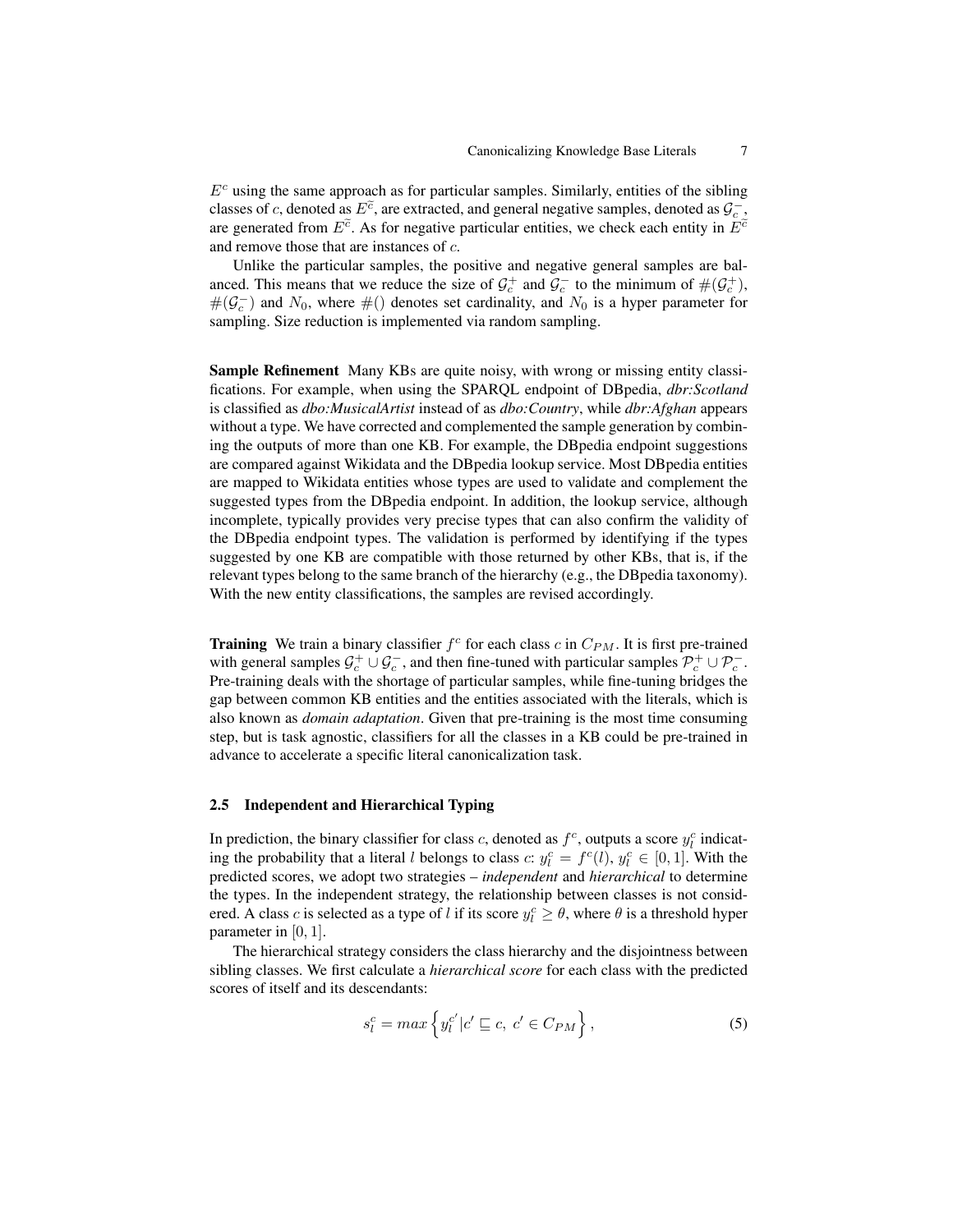where  $\subseteq$  denotes the subclass relationship between two classes,  $C_{PM}$  is the set of candidate classes for  $l$ , and  $max$  denotes the maximum value of a set. For a candidate class c' in  $C_{PM}$ , we denote all disjoint candidate classes as  $\mathcal{D}(C_{PM}, c')$ . They can be defined as sibling classes of both  $c'$  and its ancestors, or via logical constraints in the KB. A class c is selected as a type of l if (i) its hierarchical score  $s_l^c \geq \theta$ , and *(ii)* it satisfies the following soft exclusion condition:

$$
s_l^c - \max\left\{ s_l^{c'} | c' \in \mathcal{D}(C_{PM}, c) \right\} \ge \kappa,
$$
\n<sup>(6)</sup>

where  $\kappa$  is a relaxation hyper parameter. The exclusion of disjoint classes is hard if  $\kappa$  is set to 0, and relaxed if  $\kappa$  is set to a negative float with a small absolute value e.g.,  $-0.1$ .

Finally, for a given literal l, we return the set of all selected classes as its types  $C_l$ .

#### 2.6 Canonicalization

Given a literal l, we use  $C_l$  to try to identify an associated entity. A set of candidate entities are first retrieved using the lexical index that is built on the entity's name, label, anchor text, etc. Unlike candidate class extraction, here we use the whole text phrase of the literal, and rank the candidate entities according to their lexical similarities. Those entities that are not instances of any classes in  $C_l$  are then filtered out, and the most similar entity among the remainder is selected as the associated entity for  $l$ . If no entities are retrieved, or all the retrieved entities are filtered out, then the literal could be associated with a new entity whose types are those most specific classes in  $C_l$ . In either case we can improve the quality of our results by checking that the resulting entities would be consistent if added to the KB, and discarding any entity associations that would lead to inconsistency.

#### 3 Evaluation

#### 3.1 Experiment Setting

Data Sets In the experiments, we adopt a real literal set (R-Lite) and a synthetic literal set (S-Lite)<sup>6</sup>, both of which are extracted from DBpedia. R-Lite is based on the property and literal pairs published by Gunaratna et al. in 2016 [14]. We refine the data by *(i)* removing literals that no longer exist in the current version of DBpedia; *(ii)* extracting new literals from DBpedia for properties whose existing literals were all removed in step *(i)*; *(iii)* extending each property and literal pair with an associated subject; and *(iv)* manually adding ground truth types selected from classes defined in the DBpedia Ontology (DBO).<sup>7</sup> To fully evaluate the study with more data, we additionally constructed S-Lite from DB pedia by repeatedly: *(i)* selecting a DB pedia triple of the form  $\langle s, p, e \rangle$ , where e is an entity; *(ii)* replacing e with it's label l to give a triple  $\langle s, p, l \rangle$ ; *(iii)* eliminating the entity e from DBpedia; and *(iv)* adding as ground truth types the DBpedia classes of which  $e$  is (implicitly) an instance. More data details are shown in Table 1.

<sup>6</sup> Data and codes: https://github.com/ChenJiaoyan/KG\_Curation

 $7$  Classes with the prefix http://dbpedia.org/ontology/.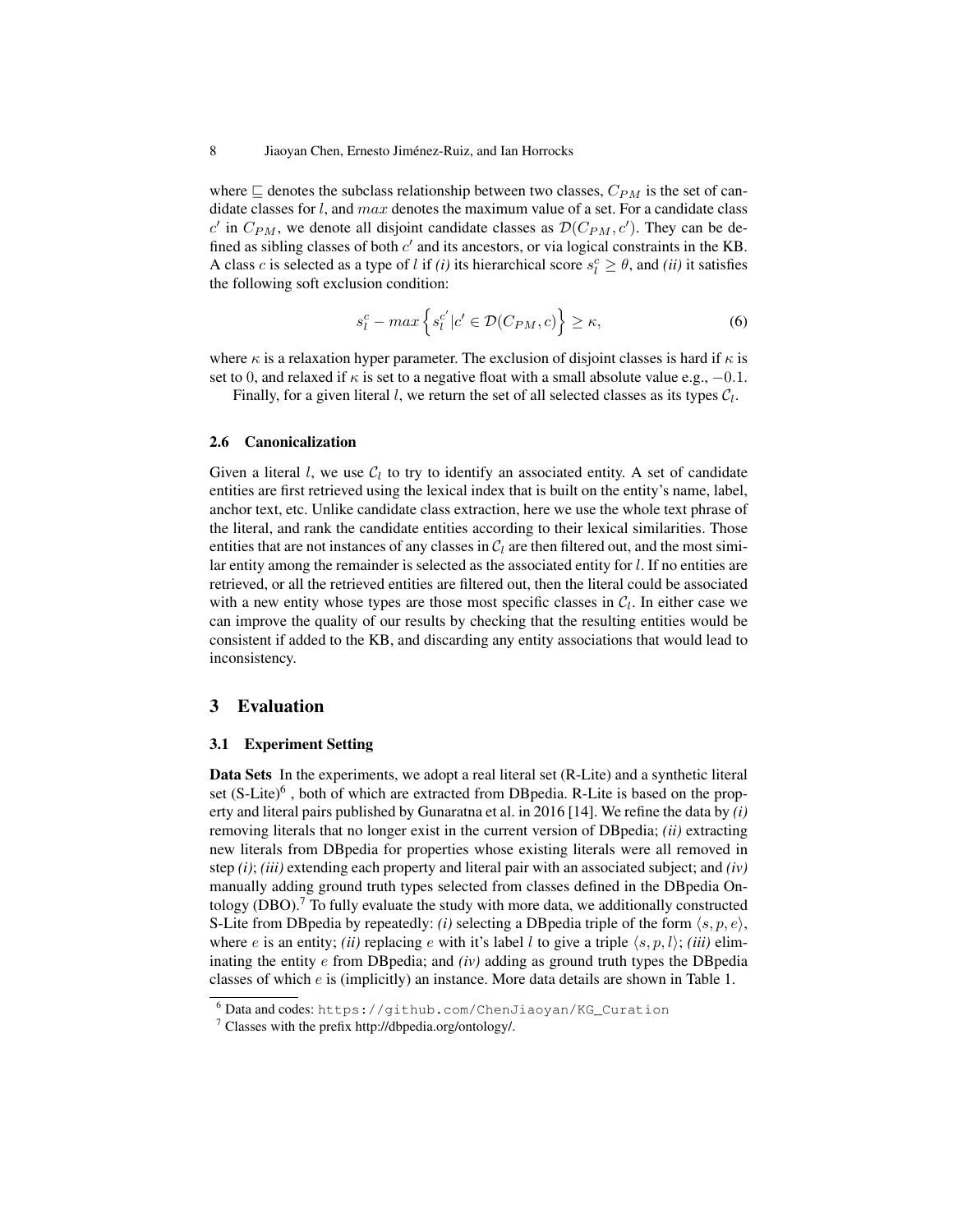|        | Properties # | Literals # | Ground Truth Types # (per Literal) | Characters (Tokens) # per Literal |
|--------|--------------|------------|------------------------------------|-----------------------------------|
| S-Lite |              | 1746       | 256(2.94)                          | 16.66(2.40)                       |
| R-Lite | 142          | 820        | 123(3.11)                          | 19.44(3.25)                       |

Table 1. Statistics of S-Lite and R-Lite.

Metrics In evaluating the typing performance, Precision, Recall and F1 Score are used. For a literal l, the computed types  $C_l$  are compared with the ground truths  $C_l^{gt}$ , and the following micro metrics are calculated:  $P_l = \#(\mathcal{C}_l \cap \mathcal{C}_l^{gt})/\#(\mathcal{C}_l)$ ,  $R_l = \#(\mathcal{C}_l \cap \mathcal{C}_l^{gt})/\#(\mathcal{C}_l^{gt})$ , and  $F_{1l} = \frac{(2 \times P_l \times R_l)}{(P_l + R_l)}$ . They are then averaged over all the literals as the final Precision, Recall and F1 Score of a literal set. Although F1 Score measures the overall performance with both Precision and Recall considered, it depends on the threshold hyper parameter  $\theta$  as with Precision and Recall. Thus we let  $\theta$  range from 0 to 1 with a step of 0.01, and calculate the average of all the F1 Scores (AvgF1@all) and top 5 highest F1 Scores (AvgF1@top5). AvgF1@all measures the overall pattern recognition capability, while AvgF1@top5 is relevant in real applications where we often use a validation data set to find a  $\theta$  setting that is close to the optimum. We also use the highest (top) Precision in evaluating the sample refinement.

In evaluating entity matching performance, Precision is measured by manually checking whether the identified entity is correct or not. S-Lite is not used for entity matching evaluation as the corresponding entities for all its literals are assumed to be excluded from the KB. We are not able to measure recall for entity matching as we do not have the ground truths; instead, we have evaluated entity matching with different confidence thresholds and compared the number of correct results.

Baselines and Settings The evaluation includes three aspects. We first compare different settings of the typing framework, analyzing the impacts of sample refinement, fine tuning by particular samples, BiRNN and the attention mechanism. We also compare the independent and hierarchical typing strategies. We then compare the overall typing performance of our framework with *(i)* Gunaratna et al. [14], which matches the literal to both classes and entities; *(ii)* an entity lookup based method; and *(iii)* a probabilistic property range estimation method. Finally, we analyze the performance of entity matching with and without the predicted types.

The DBpedia lookup service, which is based on the Spotlight index [19], is used for entity lookup (retrieval). The DBpedia SPARQL endpoint is used for query answering and reasoning. The reported results are based on the following settings: the Adam optimizer together with cross-entropy loss are used for network training;  $d_r$  and  $d_a$  are set to 200 and 50 respectively;  $N_0$  is set to 1, 200; *word2vec* trained with the latest Wikipedia article dump is adopted for word embedding; and  $(T_s, T_p, T_l)$  are set to (12, 4, 12) for S-Lite and  $(12, 4, 15)$  for R-Lite. The experiments are run on a workstation with Intel $(R)$ Xeon(R) CPU E5-2670 @2.60GHz, with programs implemented by Tensorflow.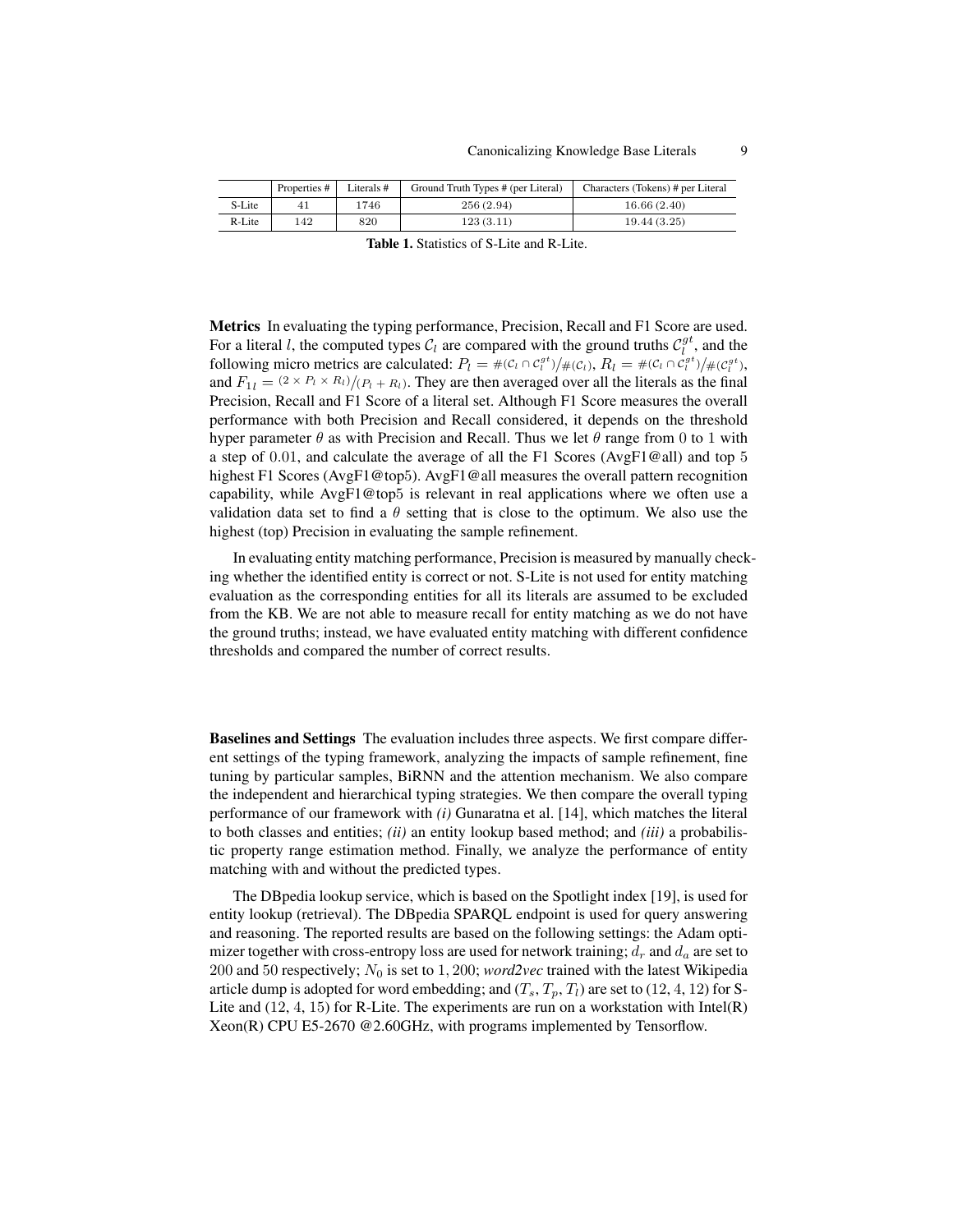10 Jiaoyan Chen, Ernesto Jiménez-Ruiz, and Ian Horrocks

#### 3.2 Results on Framework Settings

We first evaluate the impact of the neural network architecture, fine tuning and different typing strategies, with their typing results on S-Lite shown in Table 2 and Fig. 3. Our findings are supported by comparable results on R-Lite. We further evaluate sample refinement, with some statistics of the refinement operations as well as performance improvements shown in Fig. 4.

Network Architecture and Fine Tuning According to Table 2, we find BiRNN significantly outperforms Multiple Layer Perceptron (MLP), a basic but widely used neural network model, while stacking an attention layer (AttBiRNN) further improves AvgF1@all and AvgF1@top5, for example by 3.7% and 3.1% respectively with hierarchical typing ( $\kappa = -0.1$ ). The result is consistent for both pre-trained models and fine tuned models, using both independent and hierarchical typing strategies. This indicates the effectiveness of our neural network architecture. Meanwhile, the performance of all the models is significantly improved after they are fine tuned by the particular samples, as expected. For example, when the independent typing strategy is used, AvgF1@all and AvgF1@top5 of AttBiRNN are improved by 54.1% and 35.2% respectively.

| Framework    |              | Independent |            | Hierarchical ( $\kappa = -0.1$ ) |            | Hierarchical ( $\kappa = 0$ ) |            |
|--------------|--------------|-------------|------------|----------------------------------|------------|-------------------------------|------------|
| Settings     |              | AvgF1@all   | AvgF1@top5 | AvgF1@all                        | AvgF1@top5 | AveF1@all                     | AvgF1@top5 |
|              | MLP          | 0.4102      | 0.4832     | 0.5060                           | 0.5458     | 0.5916                        | 0.5923     |
| Pre-training | <b>BiRNN</b> | 0.4686      | 0.5566     | 0.5295                           | 0.5649     | 0.5977                        | 0.5985     |
|              | AttBiRNN     | 0.4728      | 0.5590     | 0.5420                           | 0.5912     | 0.6049                        | 0.6052     |
| Fine tuning  | MLP          | 0.6506      | 0.6948     | 0.6859                           | 0.6989     | 0.6429                        | 0.6626     |
|              | <b>BiRNN</b> | 0.7008      | 0.7434     | 0.7167                           | 0.7372     | 0.6697                        | 0.6850     |
|              | AttBiRNN     | 0.7286      | 0.7557     | 0.7429                           | 0.7601     | 0.6918                        | 0.7070     |

Table 2. Typing performance of our framework on S-Lite under different settings.

Independent and Hierarchical Typing The impact of independent and hierarchical typing strategies is more complex. As shown in Table 2, when the classifier is weak (e.g., pre-trained BiRNN), hierarchical typing with both hard exclusion ( $\kappa = 0$ ) and relaxed exclusion ( $\kappa = -0.1$ ) has higher AvgF1@all and AvgF1@top5 than independent typing. However, when a strong classifier (e.g., fine tuned AttBiRNN) is used, AvgF1@all and AvgF1@top5 of hierarchical typing with relaxed exclusion are close to independent typing, while hierarchical typing with hard exclusion has worse performance. We further analyze Precision, Recall and F1 Score of both typing strategies under varying threshold  $(\theta)$  values, as shown in Fig. 3. In comparison with independent typing, hierarchical typing achieves *(i)* more stable Precision, Recall and F1 Score curves; and *(ii)* significantly higher Precision, especially when  $\theta$  is small. Meanwhile, as with the results in Table 2, relaxed exclusion outperforms hard exclusion in hierarchical typing except for Precision when  $\theta$  is between 0 and 0.05.

Sample Refinement Fig. 4 [Right] shows the ratio of positive and negative particular samples that are deleted and added during sample refinement. The AttBiRNN classifiers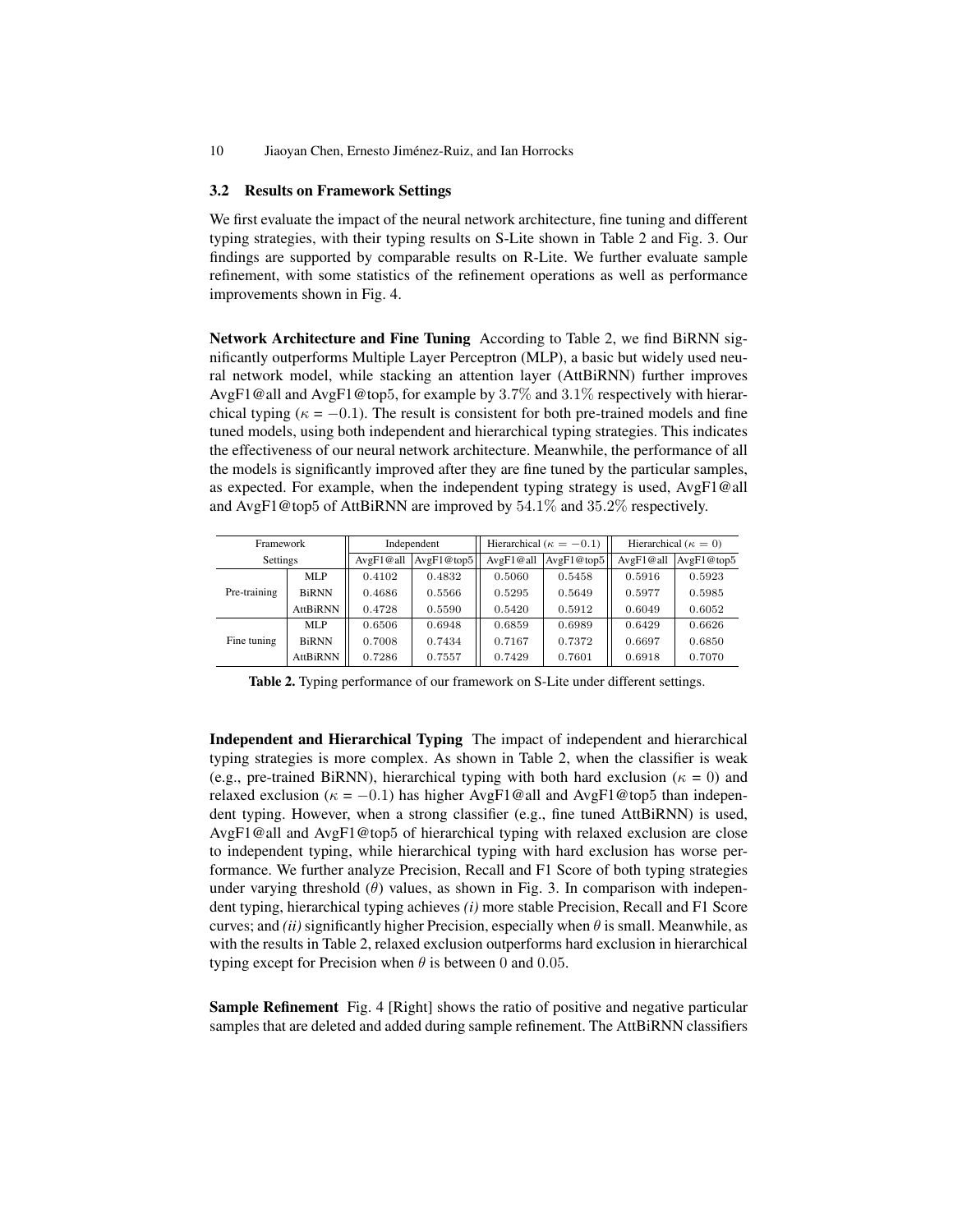

Fig. 3. (P)recision, (R)ecall and (F1) Score of independent (I) and hierarchical (H) typing for S-Lite, with the scores predicted by the fine-tuned AttBiRNN.

fine-tuned by the refined particular samples are compared with those fine-tuned by the original particular samples. The improvements on  $AvgF1@all$ ,  $AvgF1@top5$  and top Precision, which are based on the average of the three above typing settings, are shown in Fig. 4 [Left]. On the one hand, we find sample refinement benefits both S-Lite and R-Lite, as expected. On the other hand, we find the improvement on S-Lite is limited, while the improvement on R-Lite is quite significant: F1@all and top Precision, e.g., are improved by around 0.8% and 1.8% respectively on S-Lite, but 4.3% and 7.4% respectively on R-Lite. This may be due to two factors: *(i)* the ground truths of S-Lite are the entities' class and super classes inferred from the KB itself, while the ground truths of R-Lite are manually labeled; *(ii)* sample refinement deletes many more noisy positive and negative samples (which are caused by wrong entity classifications of the KB) on R-Lite than on S-Lite, as shown in Fig. 4 [Right].



Fig. 4. [Left] Performance improvement  $(\%)$  by sample refinement; [Right] Ratio  $(\%)$  of added (deleted) positive (negative) particular sample per classifier during sample refinement.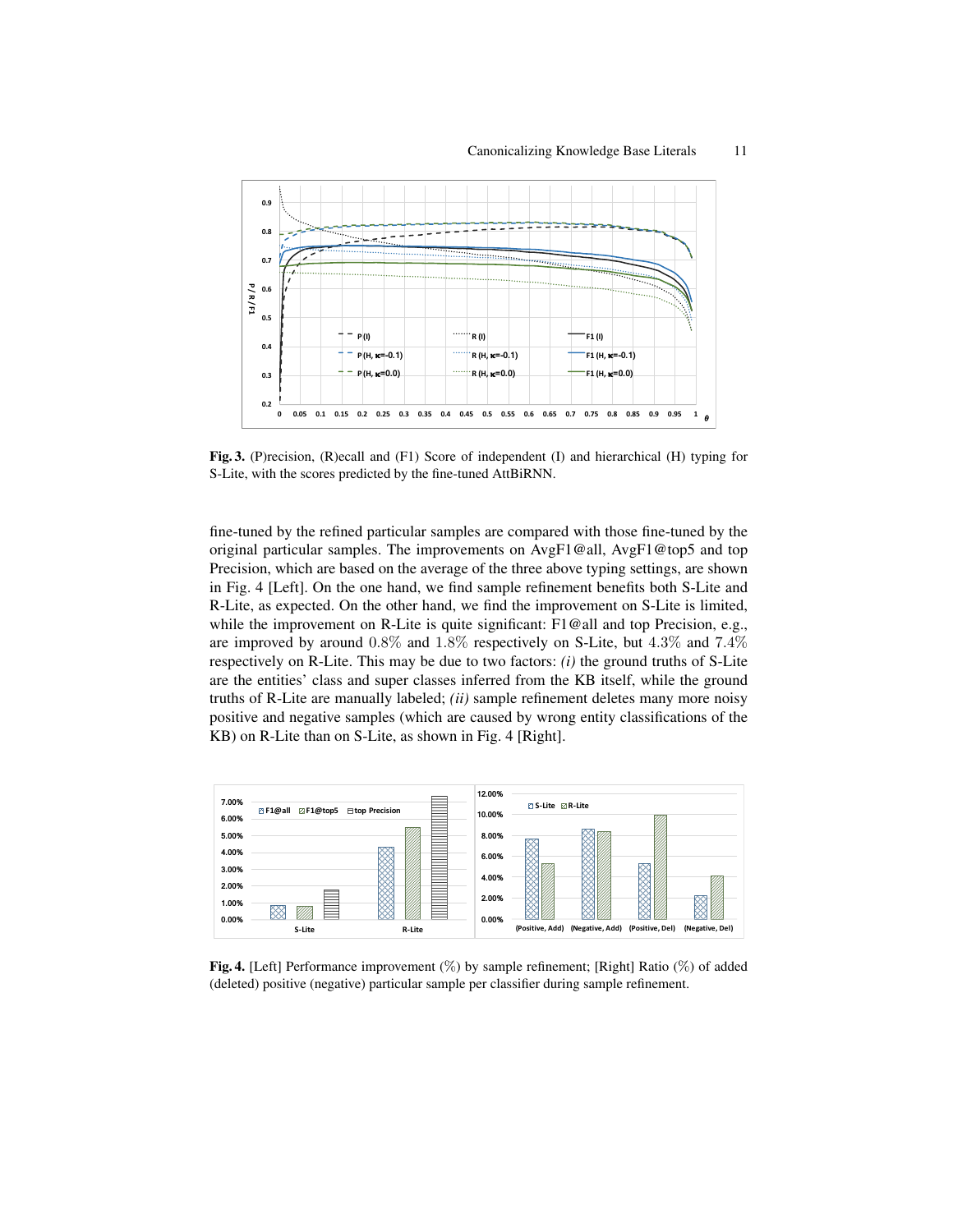#### 12 Jiaoyan Chen, Ernesto Jiménez-Ruiz, and Ian Horrocks

#### 3.3 Results on Semantic Typing

Table 3 displays the overall semantic typing performance of our method and the baselines. Results for two optimum settings are reported for each method. The baseline Entity-Lookup retrieves one or several entities using the whole phrase of the literal, and uses their classes and super classes as the types. Gunaratna [14] matches the literal's focus term (head word) to an exact class, then an exact entity, and then a class with the highest similarity score. It stops as soon as some classes or entities are matched. We extend its original "exact entity match" setting with "relaxed entity match" which means multiple entities are retrieved. Property Range Estimation gets the classes and super classes from the entity objects of the property, and calculates the score of each class as the ratio of entity objects that belong to that class. (H/I,  $\kappa$ ,  $\cdot$ )@top-P (F1) denotes the setting where the highest Precision (F1 Score) is achieved.

|                       | Methods with                      |           | S-Lite |          | $R-I$ ite |        |          |
|-----------------------|-----------------------------------|-----------|--------|----------|-----------|--------|----------|
| Their Settings        |                                   | Precision | Recall | F1 Score | Precision | Recall | F1 Score |
| Gunaratna             | exact entity match                | 0.3825    | 0.4038 | 0.3773   | 0.4761    | 0.5528 | 0.4971   |
|                       | relaxed entity match              | 0.4176    | 0.5816 | 0.4600   | 0.3865    | 0.6526 | 0.4469   |
| Entity-Lookup         | top-1 entity                      | 0.2765    | 0.2620 | 0.2623   | 0.3994    | 0.4407 | 0.4035   |
|                       | top-3 entities                    | 0.2728    | 0.3615 | 0.2962   | 0.3168    | 0.5201 | 0.3655   |
| <b>Property Range</b> | (H/I, $\kappa$ , $\theta$ )@top-P | 0.7563    | 0.5583 | 0.6210   | 0.5266    | 0.4015 | 0.4364   |
| Estimation            | $(H/I, \kappa, \theta)$ @top-F1   | 0.6874    | 0.7166 | 0.6773   | 0.4520    | 0.5069 | 0.4632   |
| AttBiRNN              | (H/I, $\kappa$ , $\theta$ )@top-P | 0.8320    | 0.7325 | 0.7641   | 0.7466    | 0.5819 | 0.6340   |
|                       | $(H/I, \kappa, \theta)$ @top-F1   | 0.8179    | 0.7546 | 0.7708   | 0.6759    | 0.6451 | 0.6386   |

Table 3. Overall typing performance of our method and the baselines on S-Lite and R-Lite.

As we can see, AttBiRNN achieves much higher performance than all three baselines on both S-Lite and R-Lite. For example, the F1 Score of AttBiRNN is 67.6%, 160.2% and 13.8% higher than those of Gunaratna, Entity-Lookup and Property Range Estimation respectively on S-Lite, and 28.5%, 58.3% and 37.9% higher respectively on R-Lite. AttBiRNN also has significantly higher Precision and Recall, even when the setting is adjusted for the highest F1 Score. This is as expected, because our neural network, which learns the semantics (statistical correlation) from both word vector corpus and KB, models and utilizes the contextual meaning of the literal and its associated triple, while Gunaratna and Entity-Lookup are mostly based on lexical similarity. The performance of Property Range Estimation is limited because the object annotation in DBpedia usually does not follow the property range, especially for those properties in R-Lite. For example, objects of the property *dbp:office* have 35 DBO classes, ranging from *dbo:City* and *dbo:Country* to *dbo:Company*.

It is also notable that AttBiRNN and Property Range Estimation perform better on S-Lite than on R-Lite. The top F1 Score is 20.7% and 46.2% higher respectively, while the top Precision is  $11.4\%$  and  $43.6\%$  higher respectively. This is because R-Lite is more noisy, with longer literals, and has more ground truth types on average (cf. Table 1), while S-Lite has fewer properties, and each property has a large number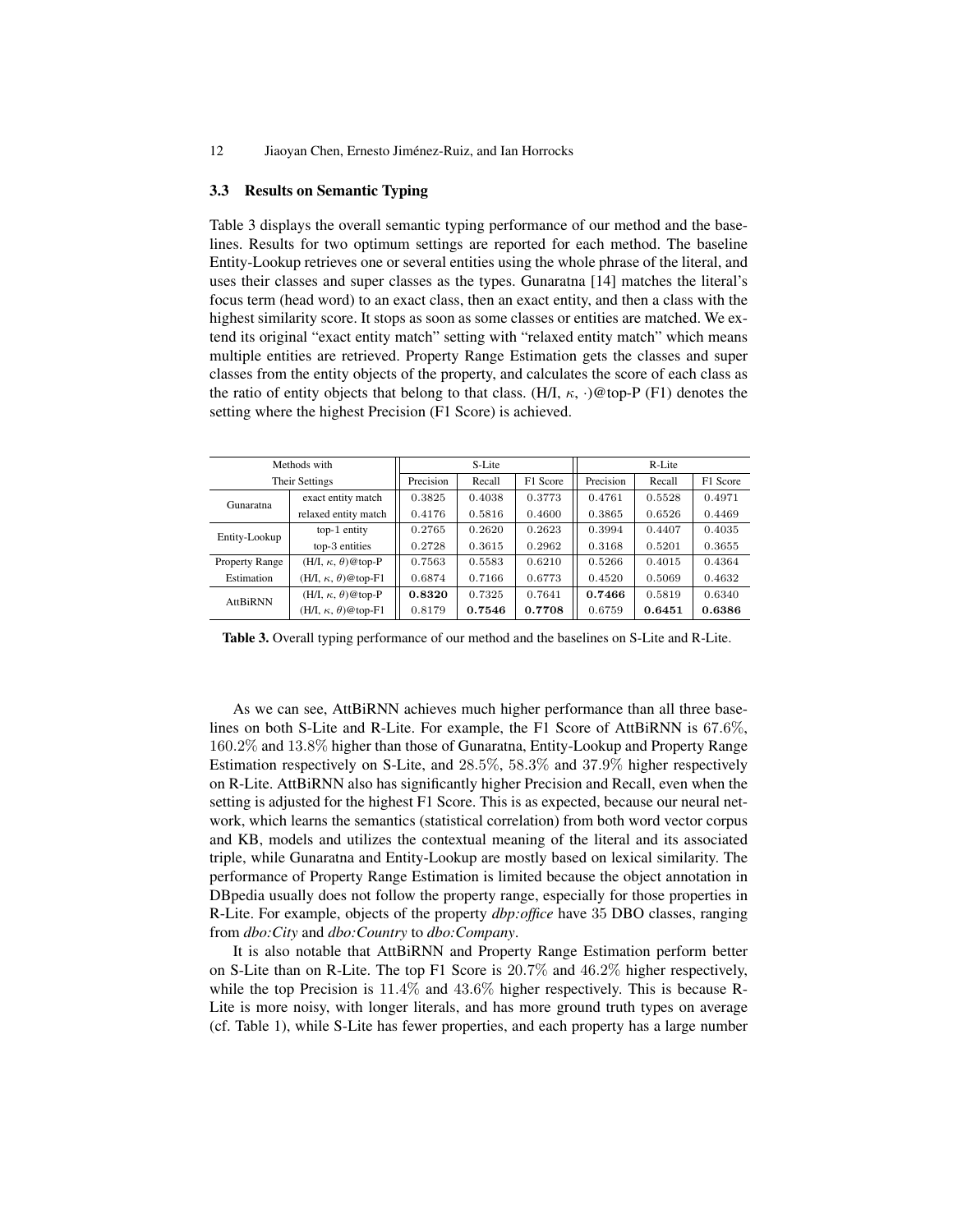of entity objects, which significantly benefits Property Range Estimation. In contrast, the two entity matching based methods, Gunaratna and Entity-Lookup, perform worse on S-Lite than on R-Lite; this is because the construction of S-Lite removes those KB entities from which literals were derived. Gunaratna outperforms Entity-Lookup as it extracts the head word and matches it to both entities and classes. Note that the head word is also included in our candidate class extraction with lookup.

#### 3.4 Results on Entity Matching

Table 4 displays the number of correct matched entities and the Precision of entity matching on R-Lite. The types are predicted by the fine-tuned AttBiRNN with independent typing and two threshold settings. We can see that Precision is improved when the retrieved entities that do not belong to any of the predicted types are filtered out. The improvement is  $6.1\%$  and  $5.8\%$  when  $\theta$  is set to 0.15 and 0.01 respectively. Meanwhile, although the total number of matches may decrease because of the filtering, the number of correct matches still increases from 396 to 404 ( $\theta = 0.01$ ). This means that Recall is also improved.

| <b>Metrics</b>    | Pure Lookup |        | Lookup-Type ( $\theta = 0.15$ )   Lookup-Type ( $\theta = 0.01$ ) |  |
|-------------------|-------------|--------|-------------------------------------------------------------------|--|
| Correct Matches # | 396         | 400    | 404                                                               |  |
| Precision         | 0.6781      | 0.7194 | 0.7176                                                            |  |

Table 4. Overall performance of entity matching on R-Lite with and without type constraint.

# 4 Related Work

Work on KB quality issues can can be divided into KB quality assessment [10, 31], and KB quality improvement/refinement [22]. The former includes error and anomaly detection methods, such as test-driven and query template based approaches [16, 11], with statistical methods [6] and consistency reasoning [24] also being applied to assess KB quality with different kinds of metric. The latter includes *(i)* KB completion, such as entity classification [13, 23, 28], relation prediction [17] and data typing [8]; and *(ii)* KB diagnosis and repair, such as abnormal value detection [11], erroneous identity link detection [26] and data mapping (e.g., links to Wikipedia pages) correction [7].

KB canonicalization refers to those refinement works that deal with redundant and ambiguous KB components as well as poorly expressed knowledge with limited reasoning potential. Some works in open information extraction (IE) [12, 29, 30] aim to identify synonymous noun phrases and relation phrases of open KBs which are composed of triple assertions extracted from text without any ontologies. For example, the recently proposed CESI method [29] utilizes both learned KB embeddings and side information like WordNet to find synonyms via clustering. Other works analyze synonyms for ontological KBs. Abedjan et al. [1] discovered synonymously used predicates for query expansion on DBpedia. Pujara et al. [25] identified coreferent entities of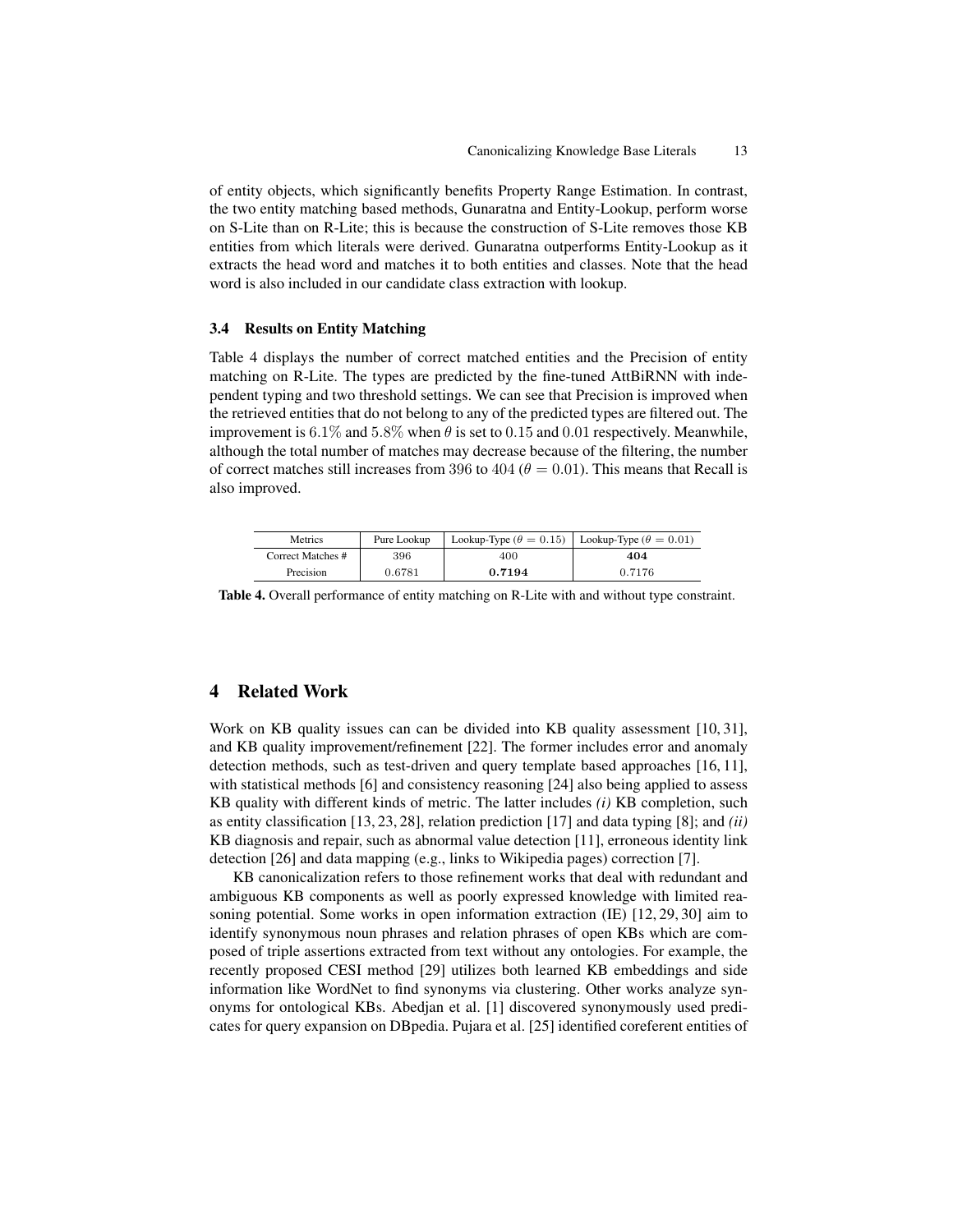#### 14 Jiaoyan Chen, Ernesto Jimenez-Ruiz, and Ian Horrocks ´

NELL with ontological constraints considered. These clustering, embedding, or entity linking based methods in open IE, however, can not be directly applied or do not work well for our KB literal canonicalization. The utilization of these techniques will be in our future work.

String literals in ontological KBs such as DBpedia often represent poorly expressed knowledge, with semantic types and coreferent entities missed. As far as we known, canonicalization of such literals has been little studied. Gunaratna et al. [14] typed the literal by matching its head term to ontology classes and KB entities, but the literal context (e.g., the associated subject and property) and semantic meaning of the composition words were not utilized. Some ideas of entity classification can be borrowed for literal typing but will become ineffective as the context differs. For example, the baseline Property Range Estimation in our experiments uses the idea of *SDType* [23] utilizing the statistical distribution of types in the subject position and object position of properties to estimate an entity's type probabilities. As a literal is associated with only one property, such probabilistic estimation becomes inaccurate (cf. results in Table 3).

Our literal classification model is in some degree inspired by those natural language understanding and web table annotation works that match external noun phrases to KB types and entities [15, 18, 4] using neural networks and semantic embeddings for modeling the contextual semantics. For example, Luo et al. [18] learned features from the surrounding cells of a target cell to predict its entity association. However the context in those works is very different, i.e., a simple regular structure of rows/columns with limited (table) metadata. In contrast, KBs have a complex irregular structure and rich metadata (the knowledge captured in the KB). Differently from these works, we developed different methods, e.g., candidate class extraction and high quality sampling, to learn the network from the KB with its assertions, terminologies and reasoning capability.

#### 5 Discussion and Outlook

In this paper we present our study on KB literal canonicalization — an important problem on KB quality that has been little studied. A new technical framework is proposed with neural network and knowledge-based learning. It *(i)* extracts candidate classes as well as their positive and negative samples from the KB by lookup and query answering, with their quality improved using an external KB; *(ii)* trains classifiers that can effectively learn a literal's contextual features with BiRNNs and an attention mechanism; *(iii)* identifies types and matches entity for canonicalization. We use a real data set and a synthetic data set, both extracted from DBpedia, for evaluation. It achieves much higher performance than the baselines that include the state-of-the-art. We discuss below some more subjective observations and possible directions for future work.

Neural Network and Prediction Justification The network architecture aims to learn features from a literal's context. In our AttBiRNN, a triple is modeled as a word sequence with three size-fixed segments allocated for the subject, object and literal respectively. The cooccurrence of words and the importance of each word are learned by BiRNNs and the attention mechanism respectively, where word position (including whether it is in the subject, property or literal) is significant. The effectiveness of such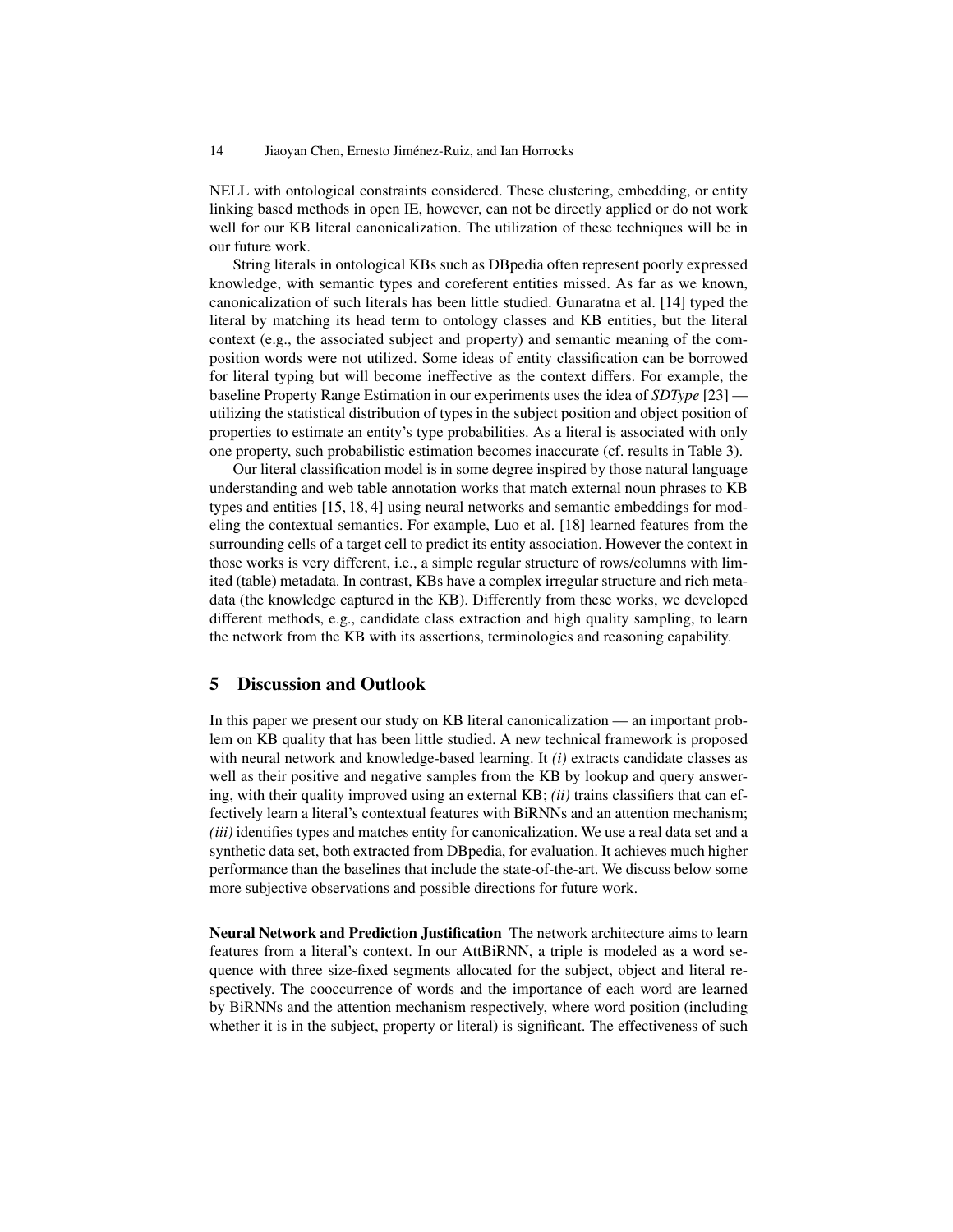a design has been validated in Section 3.2. However, the current design does not exploit further semantics of the subject, such as its relation to other entities. We believe that this will provide limited indication of the literal's semantic type, but this could be explored using graph embedding methods such as random walks and Graph Convolutional Networks.

We believe that it would be interesting to explore the possible use of the learned attention weights ( $\alpha_t$ ) in justifying the predictions. For example, considering the literal in triple  $\langle$ *dbr:Byron\_White*, *dbp:battles*, "World War II") and the classifier of type *dbo:MilitaryConflict*, *"War"* gets a dominant attention weight of 0.919, *"battles"* and *"II"* get attention weights 0.051 and 0.025 respectively, while the attention weights of other words and the padded empty tokens are all less than 0.0015. Similarly, in the triple  $\langle$ *dbr:Larry\_Bird, dbp:statsLeague, "NBA"*  $\rangle$ , the total attention weights of the subject, property and literal are 0.008, 0.801 and 0.191 respectively w.r.t. the classifier of *dbo:Organisation*, but become 0.077, 0.152 and 0.771 w.r.t. the classifier of *dbo:BasketballLeague*, where the signal of basketball is focused.

Knowledge-based Learning We developed some strategies to fully train our neural networks with the supervision of the KB itself. One strategy is the separated extraction of general samples and particular samples. It *(i)* eliminates the time consuming pre-training step from a specific task, reducing for example the total typing time per literal of S-Lite from 10.5 seconds to 2.5 seconds (training and prediction are run with at most 10 parallel threads), and *(ii)* adapts the domain of the classifier toward the target literals through fine tuning, which significantly improves the accuracy as shown in Table 2. Another strategy that has been evaluated in Section 3.2 is sample refinement by validating entity classifications with external knowledge from Wikidata. However, we believe that this could be further extended with more external KBs, as well as with logical constraints and rules.

Entity Matching We currently search for the corresponding entity of a literal by lexical lookup, and filter out those that are not instances of any of the predicted types. The extension with prediction does improve the performance in comparison with pure lookup (cf. Section 3.4), but not as significantly as semantic typing, especially on the metric of the number of correct matches. One reason is that entity matching itself has relatively few ground truths as many literals in R-Lite have no corresponding entities in the KB. Another reason is that we post-process the entities from lookup instead of directly predicting the correspondence. This means that those missed by pure lookup are still missed. In the future we plan to explore direct prediction of the matching entity using semantic embedding and graph feature learning.

## Acknowledgments

The work is supported by the AIDA project, The Alan Turing Institute under the EPSRC grant EP/N510129/1, the SIRIUS Centre for Scalable Data Access (Research Council of Norway, project 237889), the Royal Society, EPSRC projects DBOnto,  $\mathrm{MaSi}^3$  and  $\mathrm{ED}^3$ .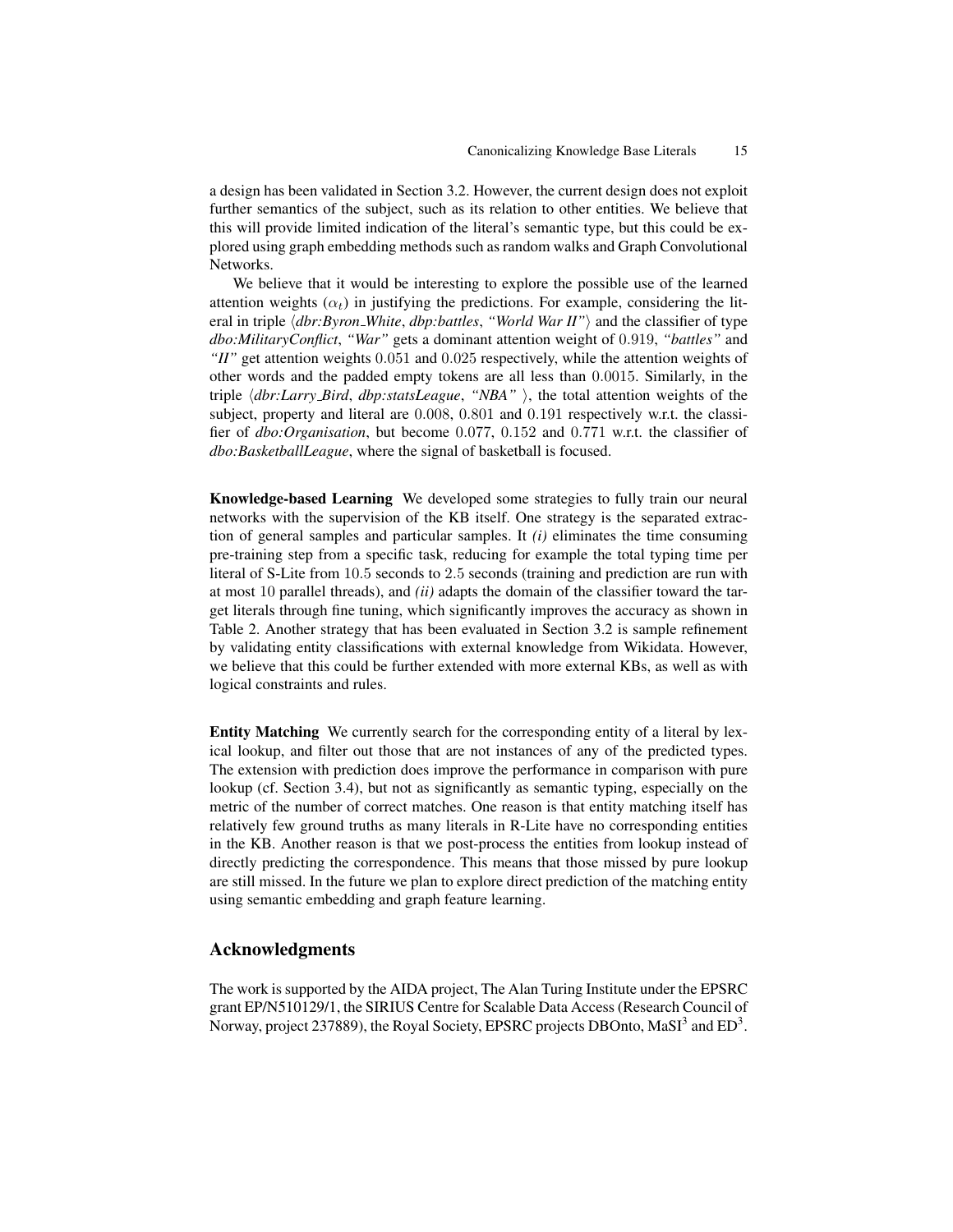## References

- 1. Abedjan, Z., Naumann, F.: Synonym analysis for predicate expansion. In: Extended semantic web conference. pp. 140–154. Springer (2013)
- 2. Auer, S., Bizer, C., Kobilarov, G., Lehmann, J., Cyganiak, R., Ives, Z.: Dbpedia: A nucleus for a web of open data. In: The semantic web, pp. 722–735. Springer (2007)
- 3. Auer, S., Lehmann, J., Hellmann, S.: Linkedgeodata: Adding a spatial dimension to the web of data. In: International Semantic Web Conference. pp. 731–746. Springer (2009)
- 4. Chen, J., Jimenez-Ruiz, E., Horrocks, I., Sutton, C.: Colnet: Embedding the semantics of web tables for column type prediction. In: AAAI (2019)
- 5. Cho, K., van Merrienboer, B., Gulcehre, C., Bahdanau, D., Bougares, F., Schwenk, H., Bengio, Y.: Learning phrase representations using rnn encoder–decoder for statistical machine translation. In: Proceedings of the 2014 Conference on Empirical Methods in Natural Language Processing. pp. 1724–1734 (2014)
- 6. Debattista, J., Londoño, S., Lange, C., Auer, S.: Quality assessment of linked datasets using probabilistic approximation. In: European semantic web conference. pp. 221–236. Springer (2015)
- 7. Dimou, A., Kontokostas, D., Freudenberg, M., Verborgh, R., Lehmann, J., Mannens, E., Hellmann, S., Van de Walle, R.: Assessing and refining mappingsto rdf to improve dataset quality. In: International Semantic Web Conference. pp. 133–149. Springer (2015)
- 8. Dongo, I., Cardinale, Y., Al-Khalil, F., Chbeir, R.: Semantic web datatype inference: Towards better rdf matching. In: International Conference on Web Information Systems Engineering. pp. 57–74 (2017)
- 9. Efthymiou, V., Hassanzadeh, O., Rodriguez-Muro, M., Christophides, V.: Matching web tables with knowledge base entities: from entity lookups to entity embeddings. In: International Semantic Web Conference. pp. 260–277. Springer (2017)
- 10. Färber, M., Bartscherer, F., Menne, C., Rettinger, A.: Linked data quality of dbpedia, freebase, opencyc, wikidata, and yago. Semantic Web 9(1), 77–129 (2018)
- 11. Fleischhacker, D., Paulheim, H., Bryl, V., Volker, J., Bizer, C.: Detecting errors in numerical ¨ linked data using cross-checked outlier detection. In: International Semantic Web Conference. pp. 357–372 (2014)
- 12. Galarraga, L., Heitz, G., Murphy, K., Suchanek, F.M.: Canonicalizing open knowledge bases. ´ In: Proceedings of the 23rd ACM International Conference on Conference on Information and Knowledge Management. pp. 1679–1688 (2014)
- 13. Gangemi, A., Nuzzolese, A.G., Presutti, V., Draicchio, F., Musetti, A., Ciancarini, P.: Automatic typing of dbpedia entities. In: International Semantic Web Conference. pp. 65–81. Springer (2012)
- 14. Gunaratna, K., Thirunarayan, K., Sheth, A., Cheng, G.: Gleaning types for literals in rdf triples with application to entity summarization. In: European Semantic Web Conference. pp. 85–100 (2016)
- 15. Kartsaklis, D., Pilehvar, M.T., Collier, N.: Mapping text to knowledge graph entities using multi-sense lstms. In: Proceedings of the 2018 Conference on Empirical Methods in Natural Language Processing. pp. 1959–1970 (2018)
- 16. Kontokostas, D., Westphal, P., Auer, S., Hellmann, S., Lehmann, J., Cornelissen, R., Zaveri, A.: Test-driven evaluation of linked data quality. In: Proceedings of the 23rd international conference on World Wide Web. pp. 747–758. ACM (2014)
- 17. Krompaß, D., Baier, S., Tresp, V.: Type-constrained representation learning in knowledge graphs. In: International Semantic Web Conference. pp. 640–655. Springer (2015)
- 18. Luo, X., Luo, K., Chen, X., Zhu, K.Q.: Cross-lingual entity linking for web tables. In: AAAI. pp. 362–369 (2018)